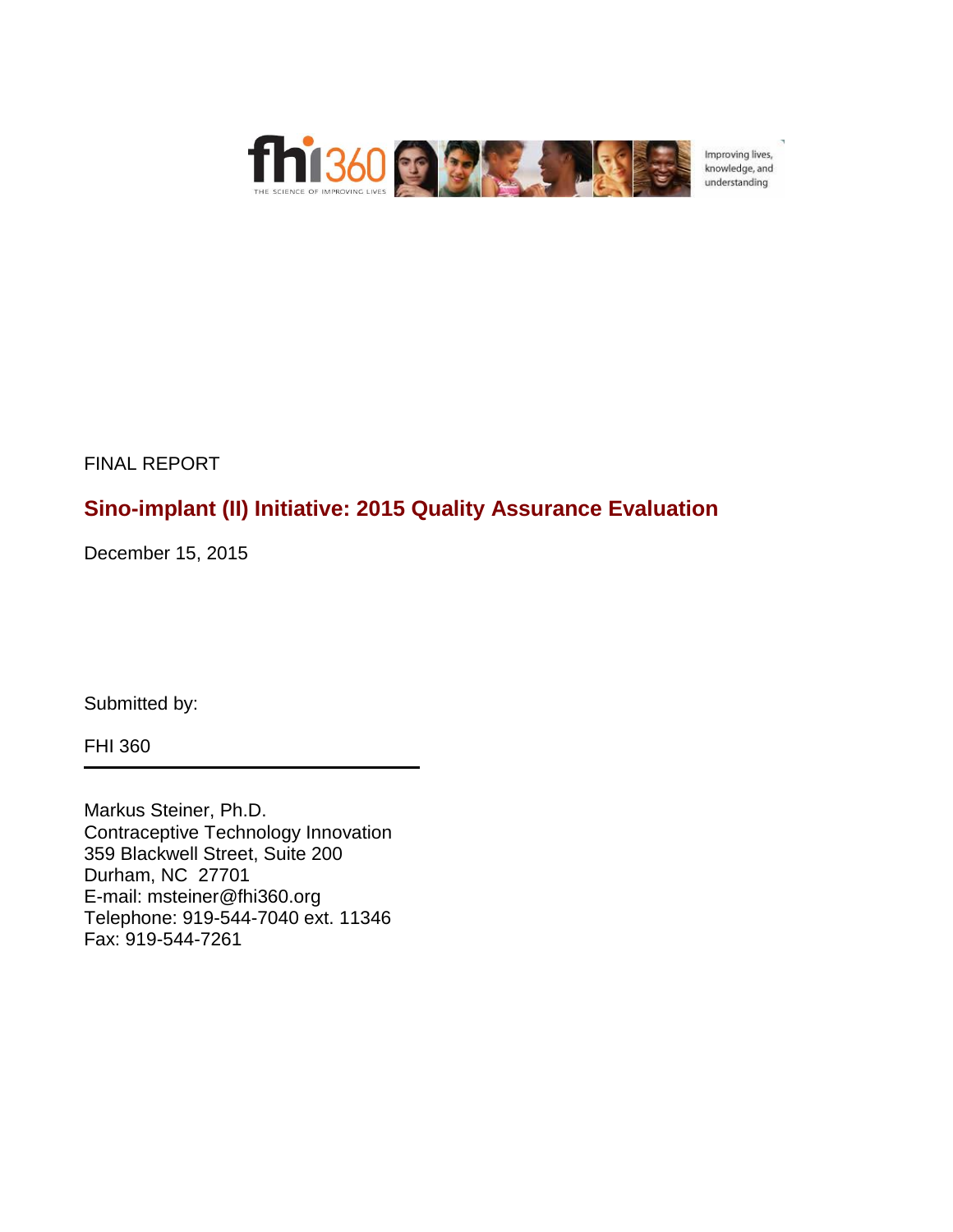# <span id="page-1-0"></span>Final Report **Sino-implant (II): 2015 Quality Assurance Evaluation**

#### **FHI 360**

### **Markus Steiner, Ph.D.**

**Sino-implant (II) Project Director** Contraceptive Technology Innovation 359 Blackwell Street, Suite 200 Durham, NC 27701 E-mail: [msteiner@fhi360.org](mailto:msteiner@fhi360.org) Telephone: 919-544-7040 ext. 11346 Fax: 919-544-7261

#### **Derek H. Owen, Ph.D. Scientist I**

Contraceptive Technology Innovation 359 Blackwell Street, Suite 200 Durham, NC 27701 E-mail: [dowen@fhi360.org](mailto:dowen@fhi360.org) Telephone: 919-544-7040 ext. 11168 Fax: 919-544-7261

### **Xian Zhong, Ph.D.**

**Research Associate** Contraceptive Technology Innovation 359 Blackwell Street, Suite 200 Durham, NC 27701 E-mail: [xzhong@fhi360.org](mailto:xzhong@fhi360.org) Phone: 919-544-7040 ext. 11192 Fax: 919-544-5849

#### **David W. Jenkins, Ph.D.**

**Associate Director** Product Quality and Compliance Department 2810 Meridian Parkway, Suite 160 Durham, NC 27713 E-mail: [djenkins@fhi360.org](mailto:djenkins@fhi360.org) Phone: 919-544-7040 ext. 11617 Fax: 919-544-5849

## **Haizhen Meng**

**Research Associate** Contraceptive Technology Innovation 359 Blackwell Street, Suite 200 Durham, NC 27701 E-mail: [hmeng@fhi360.org](mailto:hmeng@fhi360.org) Phone: 919-544-7040 ext. 11491 Fax: 919-544-5849

#### *Confidential*

*Final Report: Sino-implant (II): 2014 Quality Assurance Evaluation FHI360*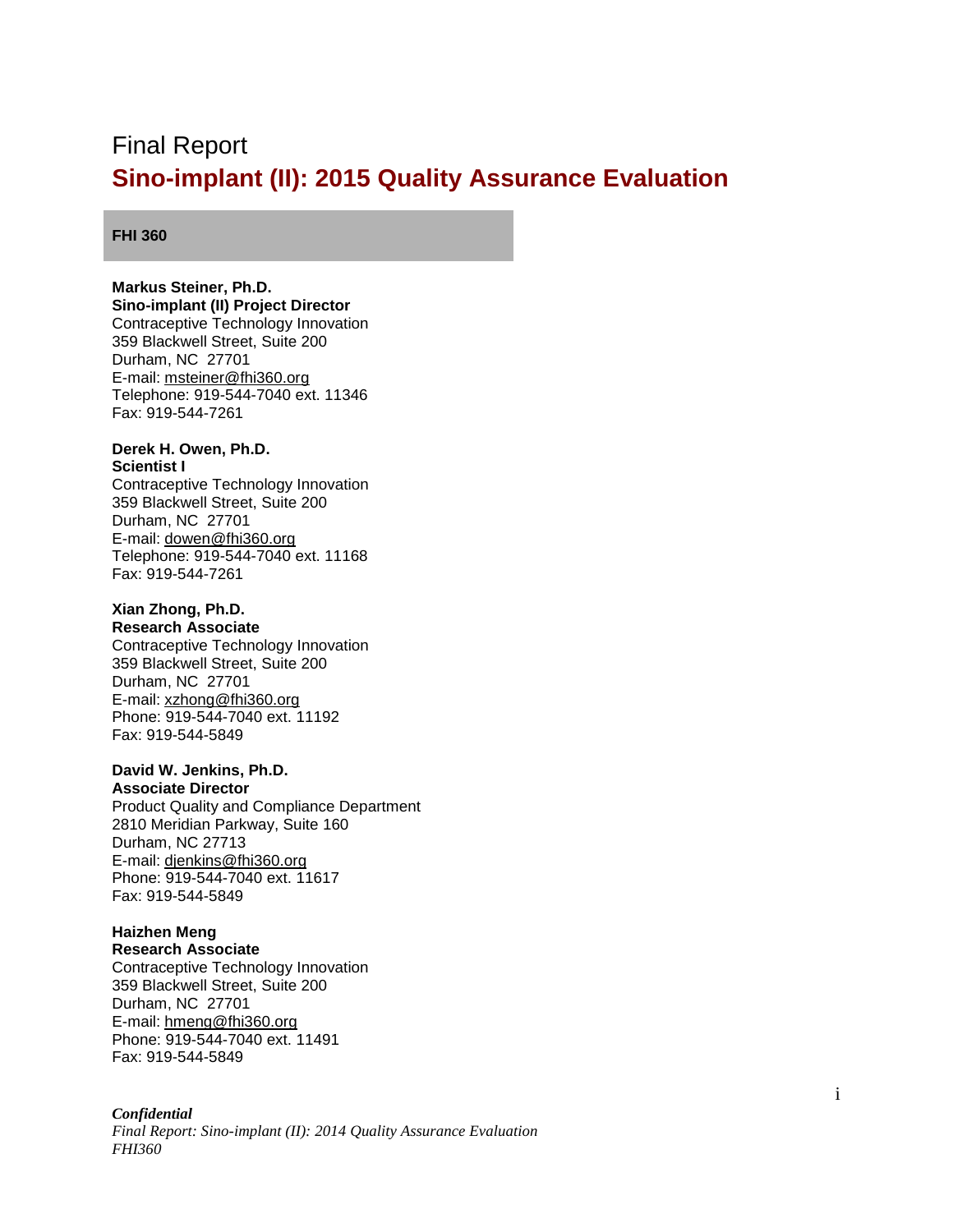## **Table of Contents**

| Section III: Summary of Results of the 2015 Comprehensive Quality Assurance Evaluation  26 |  |
|--------------------------------------------------------------------------------------------|--|

## **List of Tables**

| Table 3. Levonorgestrel: lot release verification test results analyzed using the CP monograph.   |    |
|---------------------------------------------------------------------------------------------------|----|
|                                                                                                   |    |
| Table 4. Levonorgestrel: lot release verification test results analyzed using the EP monograph 12 |    |
|                                                                                                   |    |
| Table 6. Assay, related substance and content uniformity results of Sino-implant (II) 16          |    |
|                                                                                                   |    |
| Table 8. ICP-MS test results of Sino-implant (II): USP <232> inorganic impurities.  20            |    |
|                                                                                                   |    |
|                                                                                                   |    |
| Table 11. Limulus Amebocyte Lysate (LAL) Test (Kinetic Turbidimetric Technique) test results      |    |
|                                                                                                   | 22 |
|                                                                                                   |    |
|                                                                                                   |    |
|                                                                                                   |    |
| Table 15. Comprehensive tabulated summary of the QA results of Sino-implant (II) tests            |    |
|                                                                                                   | 26 |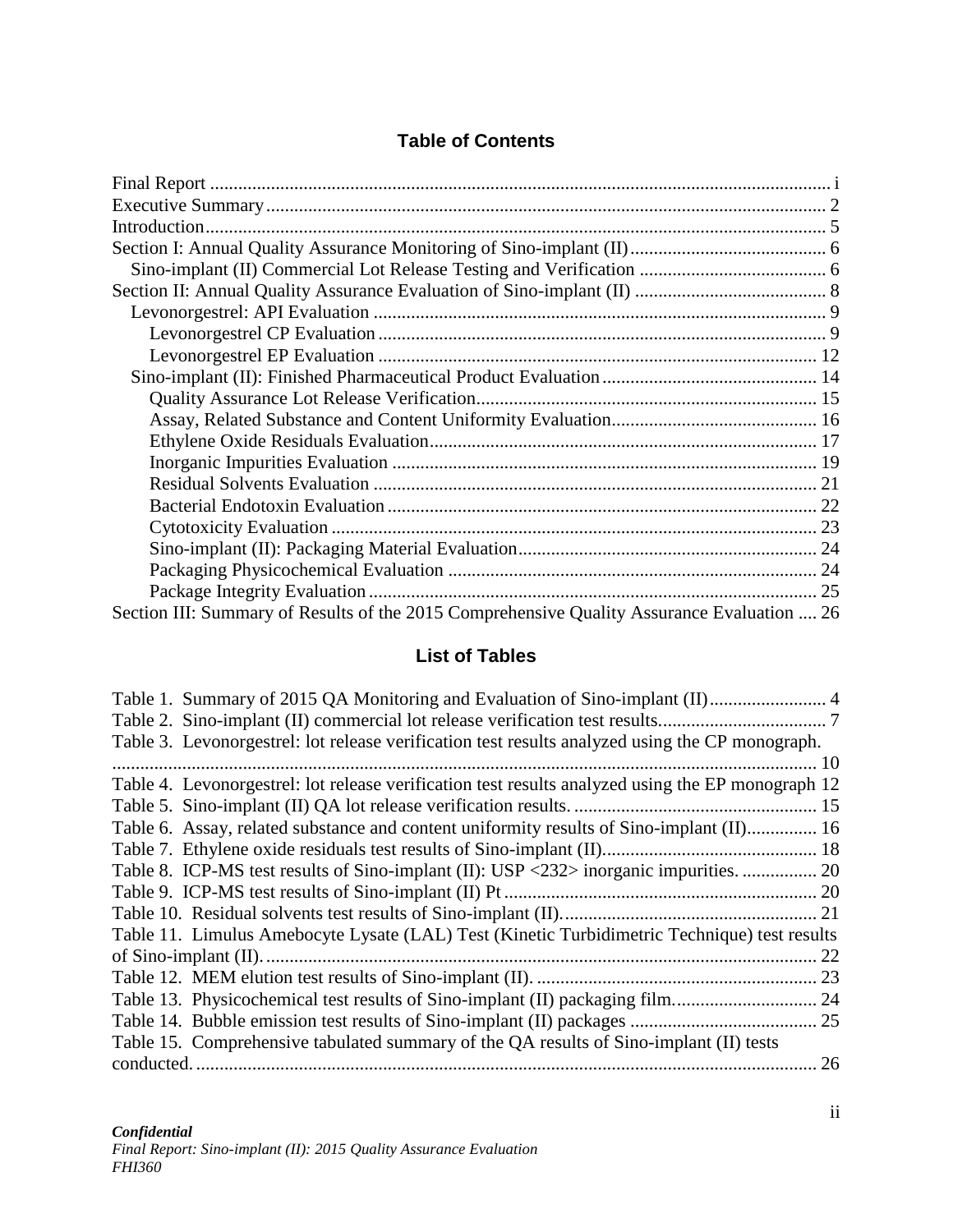## **List of Abbreviations**

| <b>API</b>    | <b>Active Pharmaceutical Ingredient</b>        |  |  |  |
|---------------|------------------------------------------------|--|--|--|
| <b>ASTM</b>   | American Society for Testing and Materials     |  |  |  |
| <b>BLD</b>    | <b>Below Limit of Detection</b>                |  |  |  |
| <b>BRL</b>    | <b>Below Reporting Limit</b>                   |  |  |  |
| <b>BP</b>     | British Pharmacopeia                           |  |  |  |
| <b>CFDA</b>   | China Food and Drug Administration             |  |  |  |
| CP            | China Pharmacopeia                             |  |  |  |
| Dahua         | Dahua Pharmaceutical Co., Ltd                  |  |  |  |
| <b>DMF</b>    | Dimethylformamide                              |  |  |  |
| <b>ECH</b>    | Ethylene Chlorohydrin                          |  |  |  |
| EG            | Ethylene Glycol                                |  |  |  |
| EO            | Ethylene Oxide                                 |  |  |  |
| EP            | European Pharmacopeia                          |  |  |  |
| <b>FPP</b>    | <b>Finished Pharmaceutical Product</b>         |  |  |  |
| GC            | Gas Chromatography                             |  |  |  |
| <b>NMT</b>    | No More Than                                   |  |  |  |
| <b>ICH</b>    | International Conference on Harmonisation      |  |  |  |
| <b>ISO</b>    | International Organization for Standardization |  |  |  |
| <b>LAL</b>    | Limulus Amebocyte Lysate                       |  |  |  |
| <b>LNG</b>    | Levonorgestrel                                 |  |  |  |
| <b>PDE</b>    | <b>Permitted Daily Dose</b>                    |  |  |  |
| QA            | <b>Quality Assurance</b>                       |  |  |  |
| <b>TLC</b>    | Thin Layer Chromatography                      |  |  |  |
| <b>US FDA</b> | U.S. Food and Drug Administration              |  |  |  |
| <b>USP</b>    | United States Pharmacopeia                     |  |  |  |
| <b>WHO</b>    | World Health Organization                      |  |  |  |
| Yangzhou      | Yangzhou Pharmaceutical Co., Ltd.              |  |  |  |
| ZiZhu         | China Resources ZiZhu Pharmaceutical Co., Ltd. |  |  |  |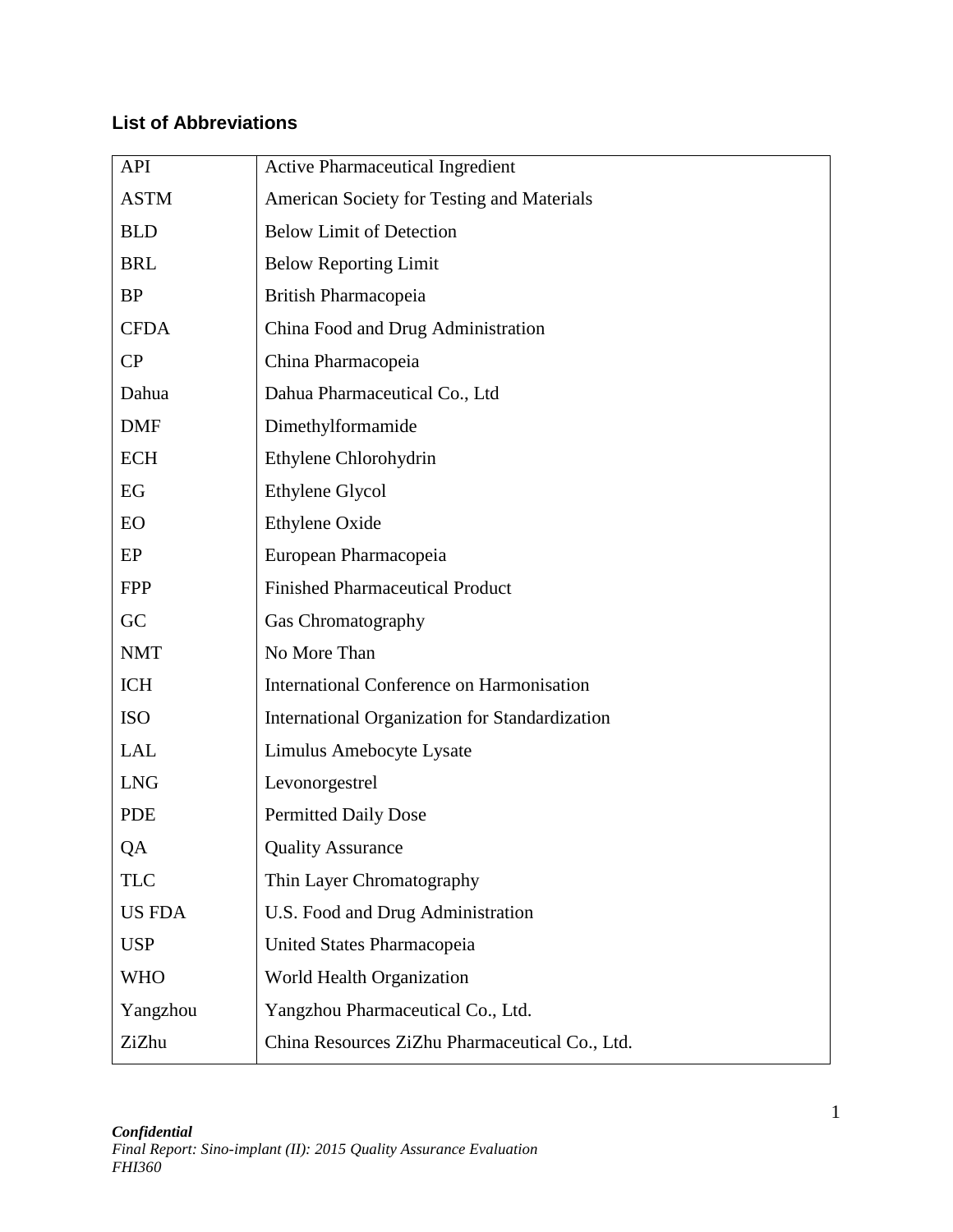# <span id="page-4-0"></span>**Executive Summary**

A Quality Assurance (QA) Evaluation and Monitoring program was implemented by FHI 360 to verify that Sino-implant (II) meets lot release specifications for the product. This report expands on the results obtained after the QA evaluation and monitoring program conducted from 2008 to 2014.

Commercial lot release testing verification was conducted for two (2) lots of Sino-implant (II), with Active Pharmaceutical Ingredient (API) Levonorgestrel (LNG) supplied by Yangzhou Pharmaceutical Co. Ltd., (Yangzhou) that was shipped to countries as part of the Sino-implant (II) introduction in developing countries. In all instances results were in compliance with Sinoimplant (II) lot release specifications [\(Table 1\)](#page-6-1).

A more extensive battery of tests was conducted to evaluate if Sino-implant (II) meets international quality standards. The battery of tests selected was based on standards from the United States Pharmacopeia (USP), EP European Pharmacopeia (EP), International Organization for Standardization (ISO), and the American Society for Testing and Materials (ASTM), recognized by World Health Organization (WHO) Prequalification (PQ) program.

From 2008 to 2012, LNG test results concluded that Yangzhou API was capable of meeting all LNG standards tested, including China Pharmacopeias (CP), USP and British Pharmacopeias (BP). In 2013, the LNG BP monograph was harmonized with the LNG EP monograph, which resulted in more stringent specifications. The Yangzhou API was unable to meet these more stringent specifications in 2013.

With the aim of obtaining WHO Prequalification (PQ) approval for Sino-implant (II), Shanghai Dahua Pharmaceutical Co., (Dahua), the finished pharmaceutical product (FPP) manufacturer, switched API supplier from Yangzhou to China Resources Zizhu Pharmaceutical Co., Ltd. (ZiZhu) in their WHO PQ application submitted May 2015 2013. The ZiZhu LNG API has been prequalified by WHO (Ref: APIMF172) and is capable of meeting the latest EP standards requested by WHO.

However, since it is the Yangzhou not ZiZhu API currently registered as the API of Sino-implant (II) in all marketed countries, the company will continue using the Yangzhou API for making commercial lots of Sino-implant (II), until the product with the ZiZhu API obtains the WHO PQ approval and is approved at the country level. Therefore, during this transitional period, three (3) lots of the ZiZhu API, purchased for making three (3) lots FPP for WHO-PQ covered countries, and three (3) lots of the Yangzhou API, made for the FPP commercial lots, were selected and evaluated according to the CP 2010 and EP 8.0 LNG monograph in 2015 QA Evaluation program.

Test results concluded that the ZiZhu API was capable of meeting all specifications of LNG CP 2010 and EP 8.0 monograph. The Yangzhou API is continuously capable of meeting specifications of LNG CP 2010 monograph, the legal standard for LNG in China (Table 1).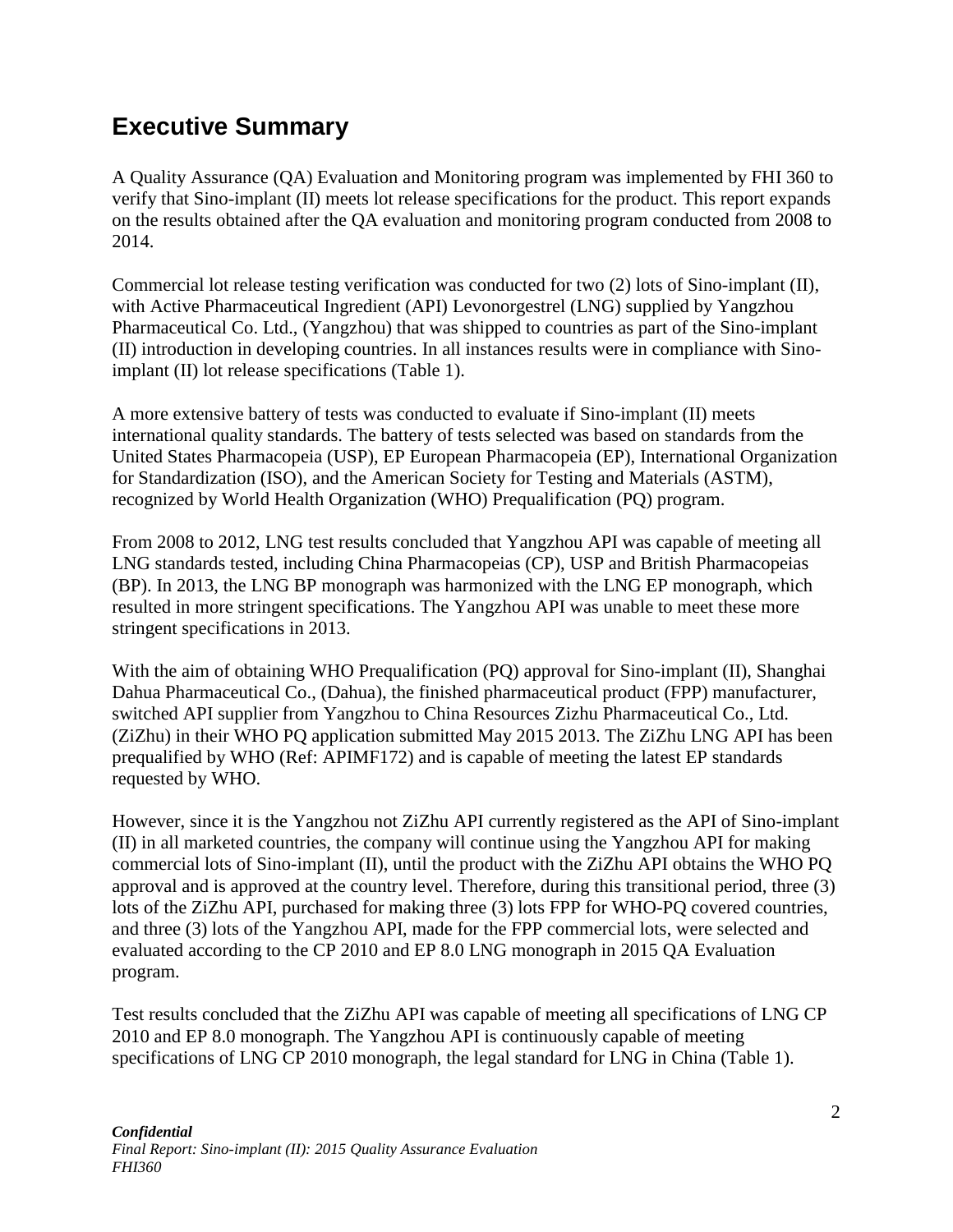Additionally, the three (3) FPP lots with Yangzhou API, made by Dahua for China market, were selected and tested for not only the same battery of QA evaluation tests previously conducted, but also some new tests requested by WHO in Dahua's PQ application, including assay and related substances test (HPLC) and content uniformity test. Test results concluded that Sinoimplant (II), made of Yangzhou API, are capable of meeting quality requirements for all tests conducted (Table 1).

Furthermore, with an ultimate goal of performing all QA testing in China, an effort was made this year to move some of the QA testing conducted in US to China. In 2014-2015, the following testing were transferred to China, and all test methods were validated by receiving labs prior to the sample testing:

- Ethylene Oxide (EO) Residuals Evaluation, from Nelson to SGS Shanghai
- Residual Solvents Evaluation, from Irvine to SGS Shanghai
- Bacterial Endotoxin Evaluation, from Nelson to SGS Shanghai
- Inorganic Impurities Evaluation, from SGS US to SGS Shanghai
- Packaging Material Physicochemical Properties Evaluation, from Nelson to SGS Shanghai